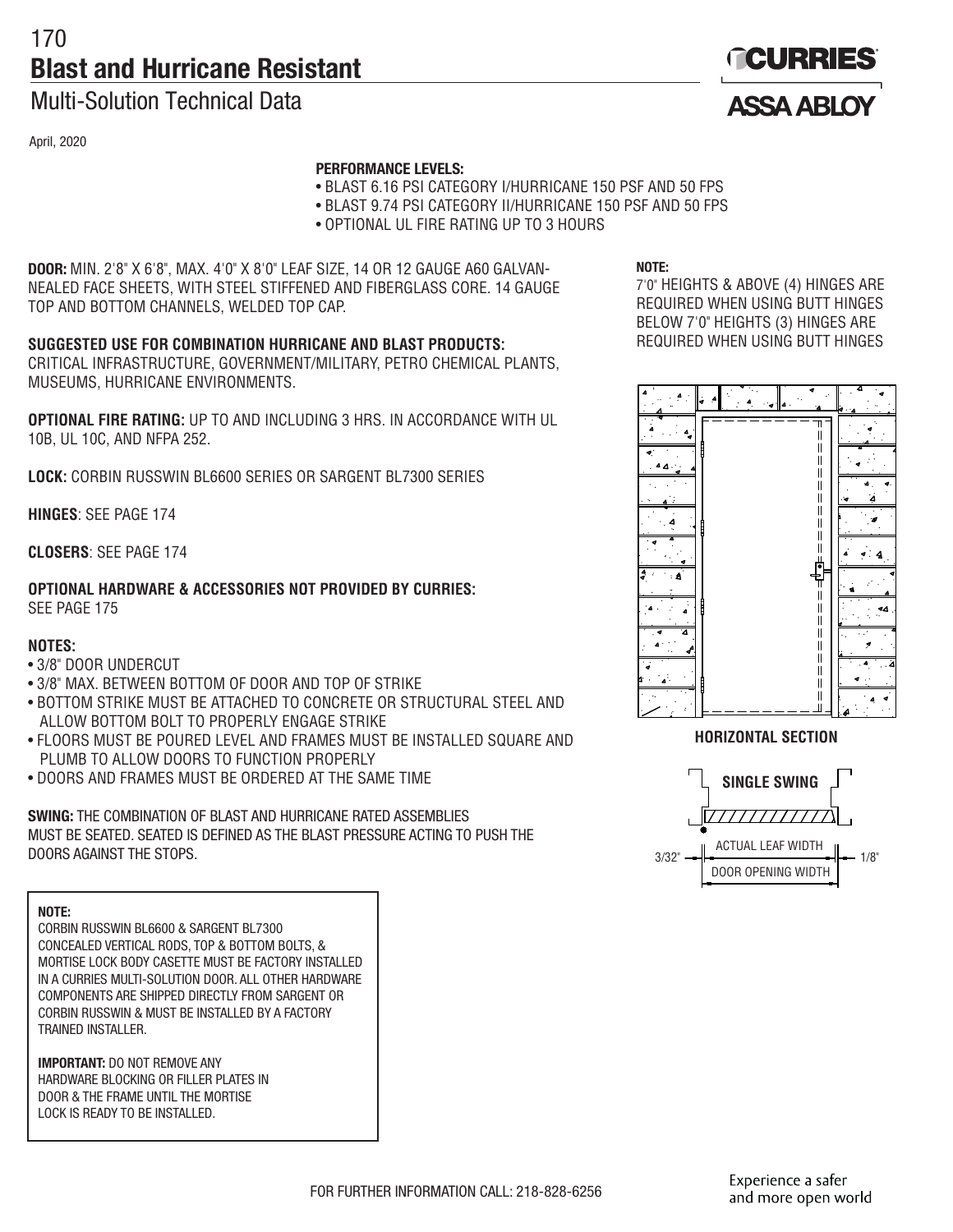

# Multi-Solution Technical Data

**ACURRIES** 

### **ASSA ABLOY**

April, 2020



\*\* BACKBENDS FOR 5-3/4" DEPTH MAY BE 7/16", WHICH MEANS THE THROAT WOULD BE 4-7/8"

FRAMES REQUIRE FACTORY WELDED CORNERS

FRAMES ARE CONSTRUCTED OF 14 GAUGE A60 FOR BLAST UP TO 9.74 PSI CATEGORY II. FRAMES ARE CONSTRUCTED OF 12 GAUGE A60 FOR BLAST UP TO 6.16 CATEGORY I.

7'0" HEIGHTS AND ABOVE (4) HINGES ARE REQUIRED WHEN USING BUT HINGES. BELOW 7'0" HEIGHTS REQUIRE (3) HINGES WHEN USING BUTT HINGES.





FOR FURTHER INFORMATION CALL: 218-828-6256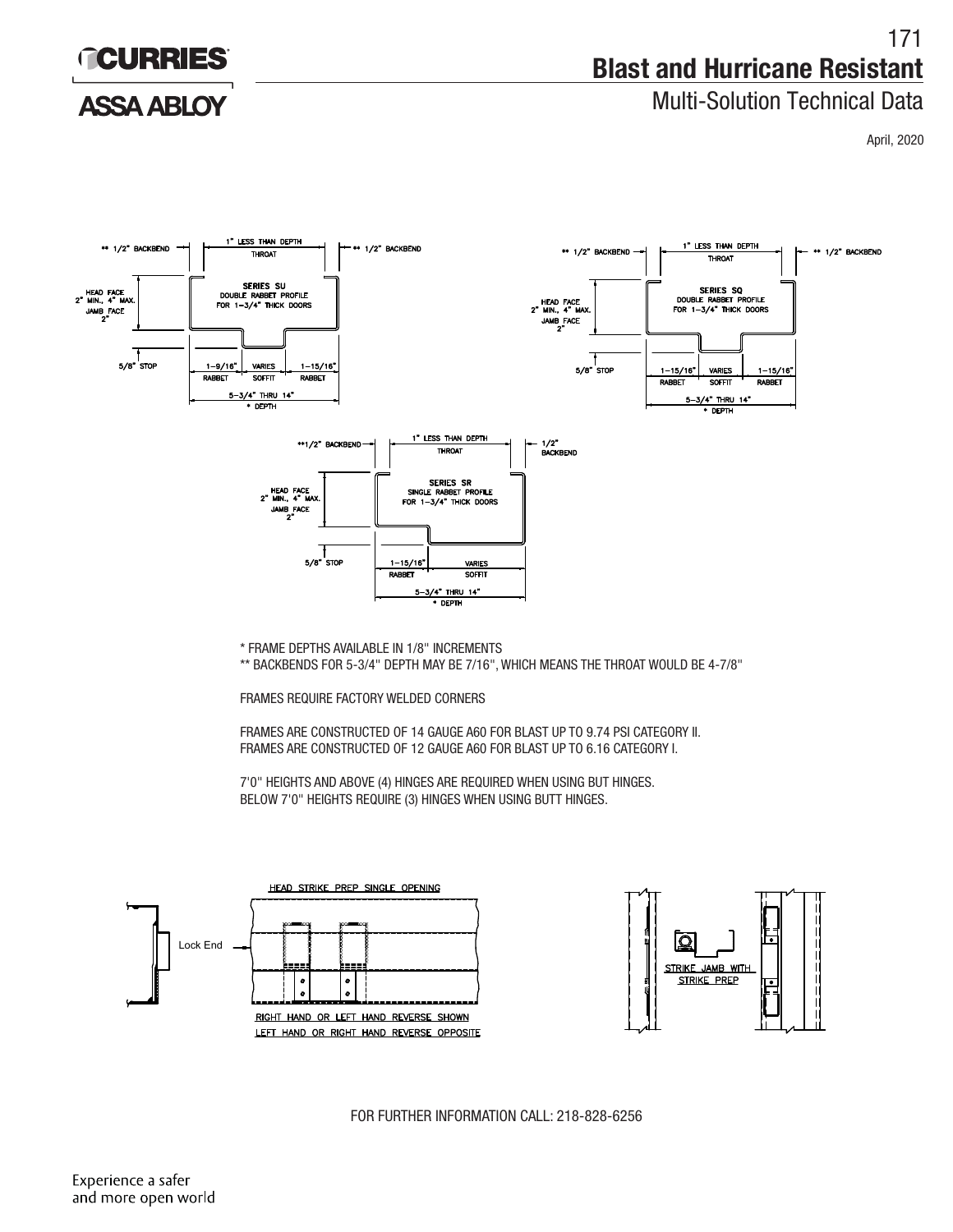DEPTH STEEL SHIMS BY

**STRUCTURE** 

**OTHERS** WELD HOLLOW METAL FRAME TO SHIM WITH 3/16" WELD, 1" LONG BOTH SIDES OR FRAME

MAXIMUM SHIM SPACE 1/4"

### Multi-Solution Technical Data

4" MIN. 14" MAX. 1-1/4" GREATER THAN FRAME

April, 2020

# **GCURRIES ASSA ARIOY**

#### **ANCHORING BY WELDING TO BUILDING STRUCTURE**

18 GAUGE MIN. - 1/4" MAX. THICK A-36 STEEL SHIMS CENTERED UNDER FRAME. WELD PERIMETER OF 5/8" X 2" X 5/8" ENDS OF SHIMS TO STRUCTURAL BUILDING MEMBER WITH FILLET WELDS SIZED AS FOLLOWS USING E6018 ELECTRODES. FILLET WELD SIZE SAME AS SHIM THICKNESS FOR 0.053" TO 0.125" SHIM THICKNESS. WELD SIZE 1/8" FOR 0.125" TO 1/4" BUILDING SHIM THICKNESS.

FRAME HEAD ANCHOR LOCATIONS

| OPFNING SIZE     | ANCHOR TYPF  | ANCHOR SPACING                                      |
|------------------|--------------|-----------------------------------------------------|
| SINGLE OPENINGS  | WFI DING TO  | MINIMUM OF 2 WELD LOCATIONS REQUIRED. LOCATIONS ARE |
| 2'8" X 6'8" THRU | THE BUILDING | 6" FROM EACH DOOR JOMB RABBET. MUST WELD ON BOTH    |
| 4'0" X 8'0"      | STRUCTURE    | FACES OF THE FRAME HEAD AND SILL AT FACH LOCATION.  |

JAMB ANCHOR LOCATIONS

| OPENING SIZE     | ANCHOR TYPE      | ANCHOR SPACING                                         |
|------------------|------------------|--------------------------------------------------------|
| SINGLE OPENINGS  | WFI DING TO      | WELD LOCATIONS. MAXIMUM OF 12" FROM THE SILL. MAX. 10" |
| 2'8" X 6'8" THRU | THE BUILDING     | FROM THE HEAD RABBET AND 24" MAX, ON CENTER, MUST      |
| 4'0" X 8'0"      | <b>STRUCTURE</b> | WELD ON BOTH FACES OF THE FRAME AT EACH LOCATION.      |

**FRAMES ARE NOT REQUIRED TO BE GROUTED WHEN WELDED TO BUILDING STRUCTURE**

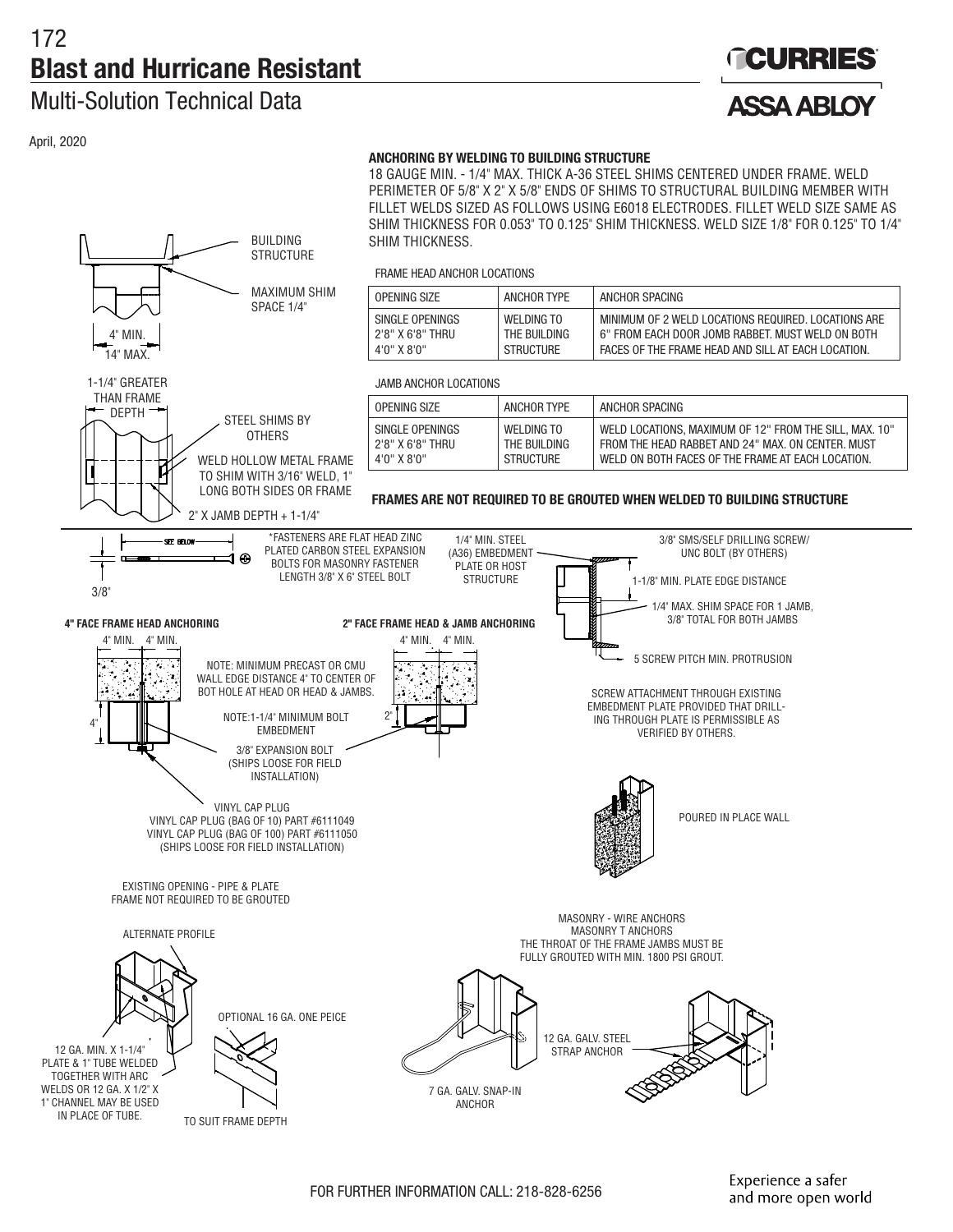

**ASSA ARIOY** 

173 **Blast and Hurricane Resistant**

# Multi-Solution Technical Data

April, 2020

#### **HEAD ANCHOR LOCATIONS**

|                                 | OPENING SIZE                                   | ANCHOR TYPE                                                                                                                   | ANCHOR SPACING                                                                                                                                                                       |
|---------------------------------|------------------------------------------------|-------------------------------------------------------------------------------------------------------------------------------|--------------------------------------------------------------------------------------------------------------------------------------------------------------------------------------|
| <b>SINGLE</b><br><b>OPENING</b> | 2'8" X 6'8" UP TO AND<br>INCLUDING 4'0" X 8'0" | EXISTING WALL ANCHORS POWERS 3/8"<br>LOCK-BOLT AS SLEEVE EXPANSION BOLT<br>OR 3/8" SMS/SELF DRILLING SCREW/UNC<br><b>BOLT</b> | MINIMUM OF 2 ANCHORS REQUIRED. LCOATIONS ARE 6" FROM EACH DOR JAMB<br>RABBET. WHEN ANCHORS ARE LOCATED IN THE DOOR RABBET. THE ANCHOR AT THE<br>LOCK JAMB SIDE WILL BE LOCATED AT 9" |

ANCHORS MAY BE INSTALLED THROUGH EXISTING EMBEDMENT PALTES, PROVIDED THAT DRILLING THROUGH EXISTING EMBEDMENT PLATES IS PERMISSIBLE AS VERIFIED BY OTHERS. ANY EXISTING EMBEDMENT PLATES SHALL BE DESIGNED AND VERIFIED BY OTHERS.

FRAMES ARE NOT REQUIRED TO BE GROUTED WHEN USING EXISTING WALL JAMB ANCHORS.

### **JAMB ANCHOR LOCATIONS**

|                | OPENING SIZE                                                         | ANCHOR TYPE                                                                                                                  | ANCHOR SPACING                                                                             |
|----------------|----------------------------------------------------------------------|------------------------------------------------------------------------------------------------------------------------------|--------------------------------------------------------------------------------------------|
| SINGLE         | 2'8" X 6'8" UP TO AND<br>INCLUDING 3'0" X 7'0"                       | EXISTING WALL ANCHORS POWERS 3/8" LOCK-<br>BOLT AS SLEEVE EXPANSION BOLT OR 3/8" SMS/<br>SELF DRILLING SCREW/UNC BOLT        | MAXIMUM OF 8" FROM THE SILL. MAXIMUM 4" FROM THE HEAD RABBET. AND<br>21" MAXIMUM ON CENTER |
| <b>OPENING</b> | GREATER THAN 3'0" X 7'0"<br>AND UP TO AND INCLUDING  <br>4'0" X 8'0" | <b>EXISTING WALL ANCHORS POWERS 3/8" LOCK-</b><br>BOLT AS SLEEVE EXPANSION BOLT OR 3/8" SMS/<br>SELF DRILLING SCREW/UNC BOLT | MAXIMUM OF 8" FROM THE SILL. MAXIMUM 4" FROM THE HEAD RABBET. AND<br>18" MAXIMUM ON CENTER |

FRAMES ARE REQUIRED TO BE GROUTED WHEN USING MASONRY T OR WIRE MASONRY WALL JAMB ANCHORS.

#### 12 GAUGE MASONRY "T" JAMB ANCHOR LOCATIONS

|                | OPENING SIZE          | <b>ANCHOR TYPE</b>     | ANCHOR SPACING                                                            |
|----------------|-----------------------|------------------------|---------------------------------------------------------------------------|
| SINGLE         | 2'8" X 6'8" UP TO AND | 12 GA. MASONRY ANCHORS | MAX. OF 8" FROM THE SILL. MAX. 6" FROM THE HEAD RABBET. AND 24" ON CENTER |
| <b>OPENING</b> | INCLUDING 4'0" X 8'0" |                        | MAX.                                                                      |

#### **WIRE MASONRY JAMB ANCHOR LOCATIONS**

|               | OPENING SIZE                                                             | ANCHOR TYPE          | ANCHOR SPACING                                                                      |
|---------------|--------------------------------------------------------------------------|----------------------|-------------------------------------------------------------------------------------|
| <b>SINGLE</b> | 2'8" X 6'8" UP TO AND<br>INCLUDING 3'0" X 7'0"                           | WIRE MASONRY ANCHORS | MAX, OF 12" FROM THE SILL, MAX, 10" FROM THE HEAD RABBET, AND 18" ON CENTER<br>MAX. |
| OPENING       | GREATER THAN 3'0" X 7'0"<br>AND UP TO AND INCLUDING<br>$4'0''$ X $8'0''$ | WIRE MASONRY ANCHOR  | MAX. OF 12" FROM THE SILL, MAX. 10" FROM THE HEAD RABBET, AND 12" ON CENTER<br>MAX. |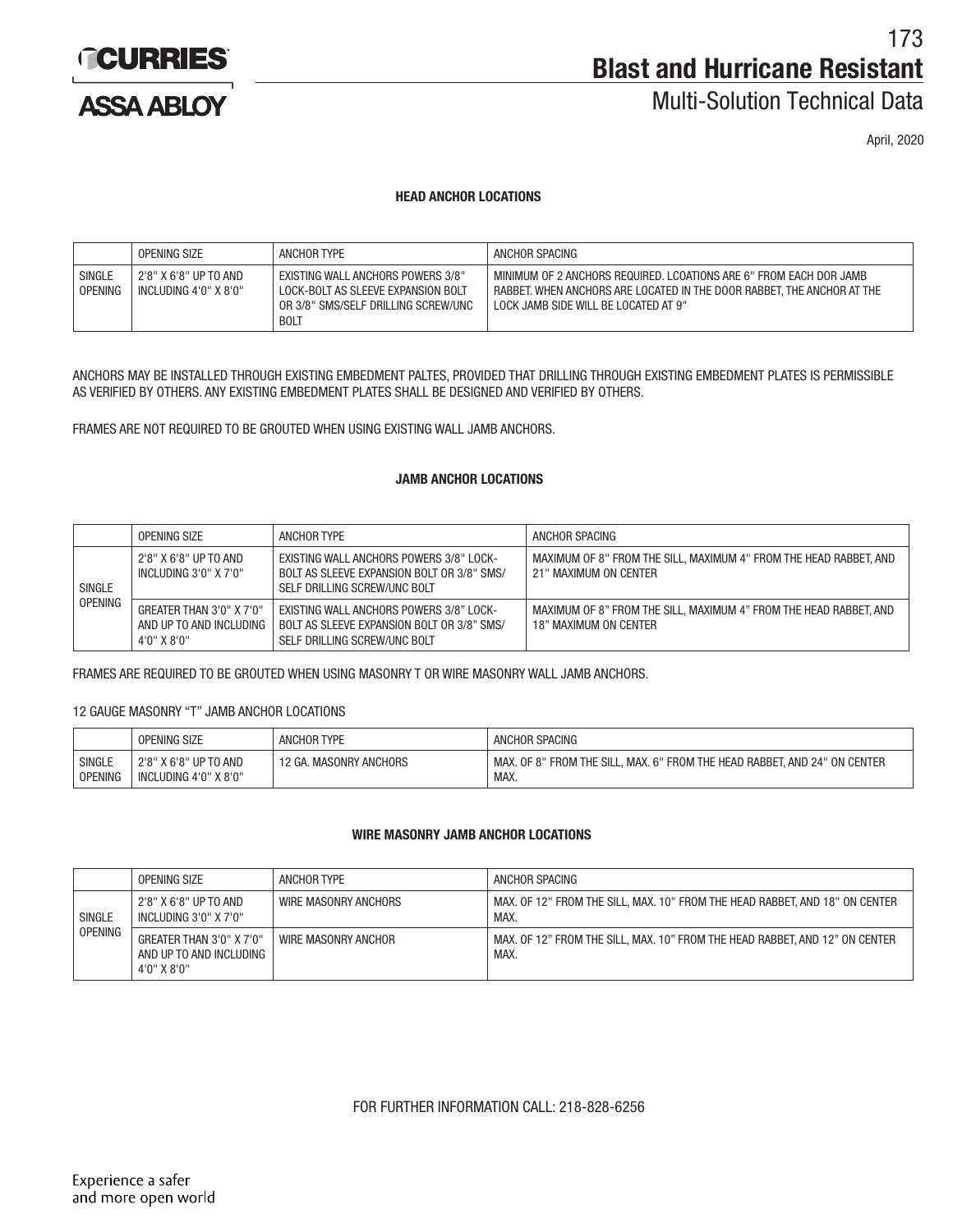# 174 **Blast and Hurricane**

# Multi-Solution Technical Data

April, 2020

### **CONTINUOUS HINGES**

- MARKAR HG305 CONTINUOUS HINGE
- MARKAR CONTINUOUS HINGES WITH OR WITHOUT EL OPTION
- NOTE: A CONTINUOUS HINGE REQUIRES A CONTINUOUS HINGE REINFORCEMENT IN DOOR AND FRAME.

### **WIDE THROW CONTINUOUS HINGES**

- MARKAR HG305WT10 WIDE THROW HINGE WITH OR WITHOUT EL OPTION
- MARKAR FM300WT WIDE THROW HINGE (WT10 THRU WT50) OUTSWING ONLY WITH OR WITHOUT EL OPTION
- NOTE: A CONTINUOUS HINGE REQUIRES A CONTINUOUS HINGE REINFORCEMENT IN DOOR AND FRAME.

### **HEAVY WEIGHT STANDARD AND WIDE THROW FULL MORTISE BUTT HINGES**

- MCKINNEY SP3786 (4-1/2" X 4-1/2" X .180 OR 5"X4-1/2" X .190)
- MCKINNEY SP3386 (4-1/2" X 4-1/2" X .180 OR 5"X4-1/2" X .190)
- MCKINNEY SP3386 AND SP3786 (4-1/2" X 5", 4-1/2" X 6", 4-1/2" X 7", 4-1/2" X 8", 5" X 4-1/2", 5" X 5", 5" X 6", 5" X 7" AND 5" X 8")
- MCKINNEY SP3386 AND SP3786 WITH OR WITHOUT QC OPTION
- MCKINNEY SP3386 AND SP3786 WITH OR WITHOUT NRP

### **DOOR CLOSERS**

- CORBIN RUSSWIN DC8000 SERIES DOOR CLOSER (THRU-BOLT MOUNTING OF BODY TO DOOR ONLY)
- NORTON 7500 SERIES DOOR CLOSER (THRU-BOLT MOUNTING OF BODY TO DOOR ONLY)
- SARGENT 281 SERIES DOOR CLOSER (THRU-BOLT MOUNTING OF BODY TO DOOR ONLY)
- YALE 4400 SERIES DOOR CLOSER (THRU-BOLD MOUNTING OF BODY TO DOOR ONLY)

### **DOOR CLOSER/HOLDERS**

- SARGENT 2409 CLOSER/HOLDER (THRU-BOLT MOUNTING OF BODY TO DOOR ONLY)
- SARGENT 351 EHT CLOSER/HOLDER (THRU-BOLT MOUNTING OF BODY TO DOOR ONLY)
- NORTON 7700PT ELECTRIC DOOR CLOSER (THRU-BOLT MOUNTING OF BODY TO DOOR ONLY)

### **OVERHEAD STOP/HOLDERS**

• RIXSON 9 SERIES OVERHEAD STOP/HOLDER (THRU-BOLT MOUNTING OF BODY TO DOOR ONLY)

### **MECHANICAL HOLDERS**

• ROCKWOOD 491S OR 494S MECHANICAL HOLDERS (THRU-BOLT MOUNTING OF BODY TO DOOR ONLY)

### **ELECTROMECHANICAL HOLDERS**

- RIXSON 998/998M, 999M, 980M, 990M, 991M, 996M OR 997M ELECTROMECHANICAL HOLDERS (THRU-BOLT MOUNTING OF DOOR ARMATURE TO DOOR ONLY)
- SARGENT 1560, 1561 OR 1562 ELECTROMECHANICAL HOLDERS (THRU-BOLT MOUNTING OF CONTACT PLATE TO DOOR ONLY)

FOR FURTHER INFORMATION CALL: 218-828-6256

**TCURRIES** 

**ASSA ARIOY**